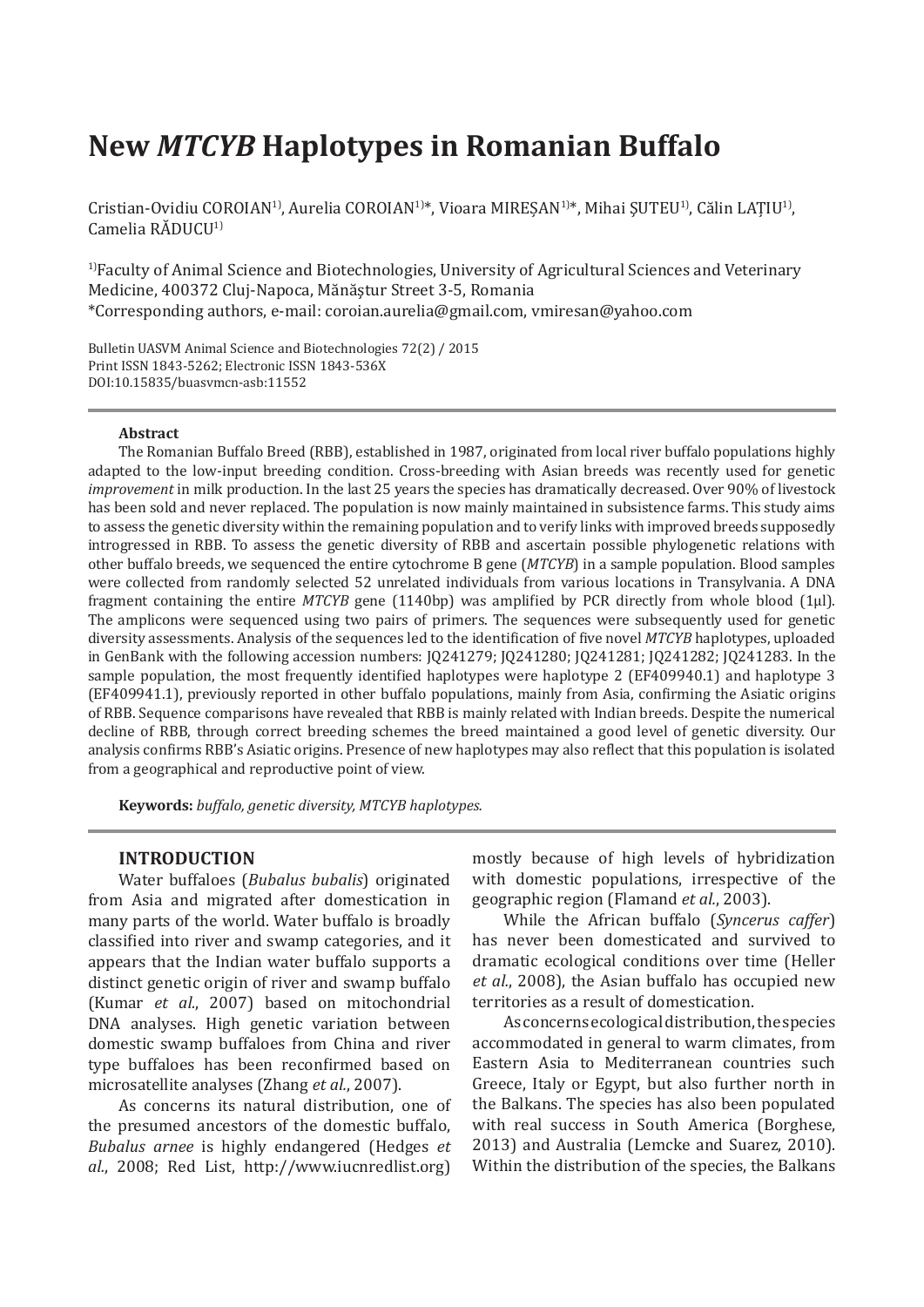and other European regions with small livestock seems to be the coldest climate where the species expanded naturally or artificially.

The heterogeneity of the species is relatively high in respect with morphological aspects and the majority of the populations were empirically bred over time, even nowadays. There are several described breeds or populations, mostly from India (Sethi, 2003; Moioli and Borghese, 2007) and Pakistan (Moioli and Borghese, 2007). In the Balkans, buffaloes were introduced many centuries ago (Velea *et al.*, 1983) and they further evolved as a distinct population. We assume a within population reproduction over time, in spite of recent crossings with the Bulgarian Murrah breed. Although the Balkans hosted important livestock of buffaloes, the populations have been poorly studied or not studied at all from the perspective of genetic diversity.

In Romania, water buffaloes were firstly recorded in the 5<sup>th</sup> century BC (Velea *et al.*, 1983) and were mainly used for traction, milk and meat production. The selection, if any, was most probably done empirically, with few animal exchanges between neighbouring countries. From this perspective, the population evolved as a distinct and isolated population. In spite of centuries of evolution as a separate population, in the past decades, crossings have been performed with the Bulgarian Murah breed (from Bulgaria; Borghese, 2005) to improve milk production. But those crossings were only performed in a small fraction of the population, in the central part of Romania (Velea, personal communication). Within populations, some varieties have been described (Borghese, 2013) based on morphometric measurements, but the only certified classification is the one by Velea Constantin in 1987, when the Romanian Buffalo Breed was officially described and registered. In the same period, more than 200,000 animals were distributed all around Romania, some of the populations being valued for their high milk production. After the major political changes in 1989 in Romania, the buffalo livestock started to continuously decrease, most animals being sold for meat while others were exported. Nowadays, the livestock contains less than 10% of the population registered in 1989, and breeding programs seem inexistent. The remaining population is mostly found in very small farms owned by old farmers, and the species

needs urgent measures for being maintained at least.

In this general context, we tested the phylogenetic evolution of the Romanian buffalo breed based on cytochrome B complete gene. The motivation of the study was directly linked to the real extinction risk of this species in the region. Such a genetic study based on mitochondrial analysis could also provide the discovery of new haplotypes well adapted to the local climate considered atypical for the Mediterranean climate, where this ecotype of river buffalo prospered over time. Two questions have been addressed: I). Is the Romanian buffalo of Asiatic origin as it is supposed to be? and II). How diverse is the remaining population (based on *MTCYB* gene) of buffaloes?

#### **MATERIAL AND METHODS**

#### *Biological samples*

The selection of water buffalo (*Bubalus bubalis*) specimens was randomly performed, from 13 farms in Transylvania (Romania). Blood samples were taken in vacutainers containing EDTA anticoagulant. In total, we took blood samples from 52 individuals. From each individual, we collected 5 mL of blood from the jugular vein. Each blood sample was tagged with an internal code, and we recorded the sex, age and lactation of each animal. Vacutainers containing the collected blood were transported to the animal physiology laboratory and transferred into a freezer until DNA isolation.

## *DNA isolation and Sequencing*

DNA isolation and PCR reaction were performed in a single step, by using Phusion Blood Direct PCR Kit (Thermo Fisher Scientific), directly from 1μL of blood. Amplification of the product was performed on BIORAD C-1000 thermo-cycler. Initial denaturation process was performed at 98°C, followed by 40 cycles: denaturation at 98°C, annealing at 53°C and elongation at 72°C. Final elongation was performed at 72°C and final hold at 4°C. The primers we used (Irwin *et al.,* 1991; Su *et al.*, 1999) were:

| $5'$ to $3'$ bp | Primer sequence                         |  |
|-----------------|-----------------------------------------|--|
|                 | L14724 28 CGAAGCTTGATATGAAAAAACCATCGTTG |  |
|                 | H15915 28 AACTGCAGTCATCTCCGGTTTACAAGAC  |  |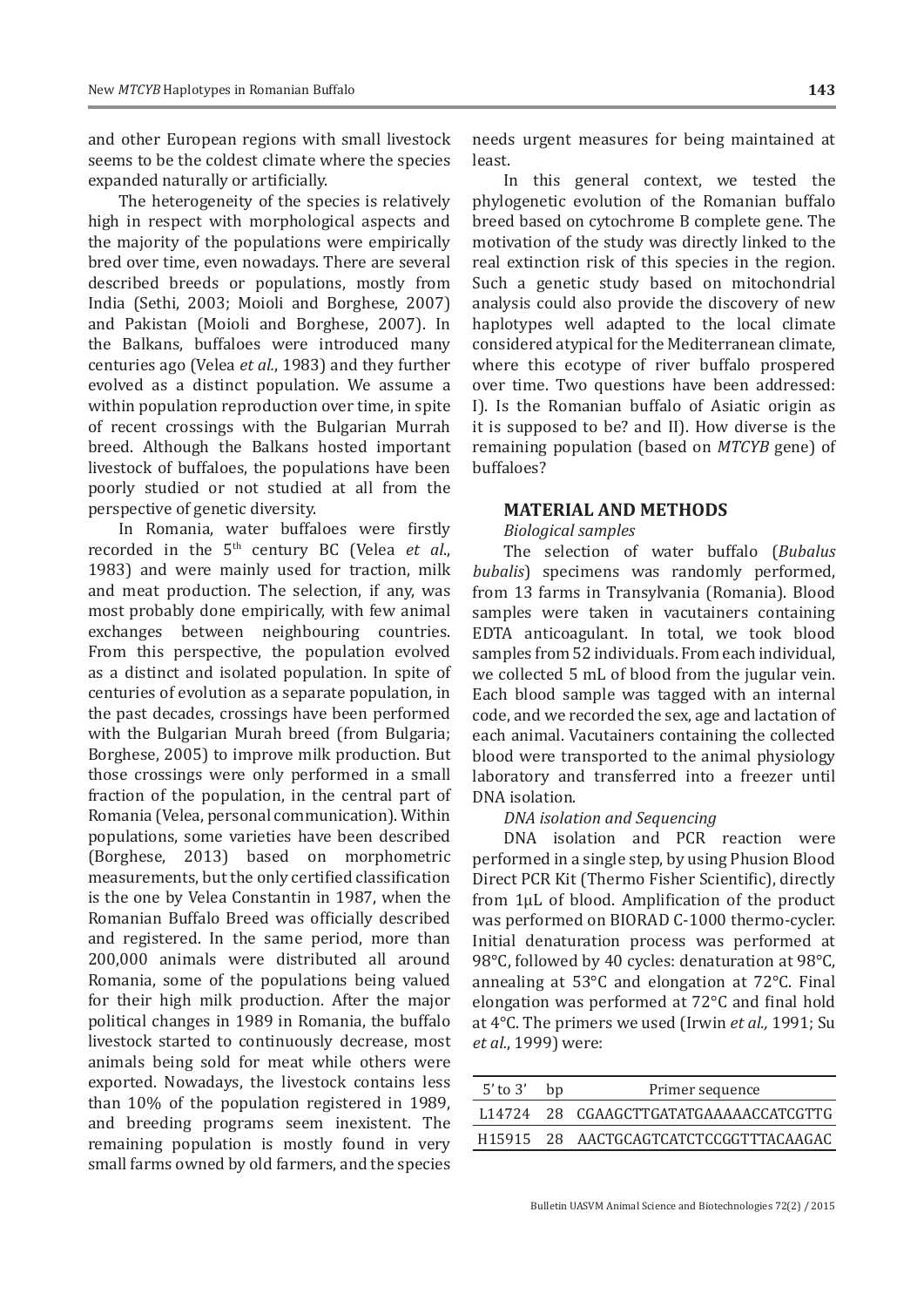The PCR product sequencing was performed by Macrogen Europe by the standard procedure.

## *Phylogenetic analyses*

The software used for sequences analyse and alignments was Geneious, version 6.0.6<br>(http://www.geneious.com). Homology of (http://www.geneious.com).

sequences was tested using BLAST application from NCBI (http://blast.ncbi.nlm.nih.gov/Blast.). The gene used in our study is mitochondrial Cytochrome *b* gene (*MTCYTB)*. We used the same software Geneious version 6.0.6 for phylogenetic tree building. We used Jukes-Cantor as genetic

**Tab**.**1** Comparison sequences for mitochondrial Cytochome b gene in *Bubablus bubalis*

| No.            | Accession code<br>in GenBank | Name                                                                                     | Authors                                                                                                             | County   |
|----------------|------------------------------|------------------------------------------------------------------------------------------|---------------------------------------------------------------------------------------------------------------------|----------|
| $\mathbf{1}$   | D88629.1                     | cytochrome b, complete cds                                                               | Bubalus bubalis mitochondrial DNA for Kikkawa, Y., Yonekawa, H., Suzuki, H. and<br>Amano, T.                        |          |
| $\sqrt{2}$     | EF409939.1                   | Bubalus bubalis haplotype 1<br>cytochrome b (cytb) gene, partial cds;<br>mitochondrial   | Kumar, S., Nagarajan, M., Sandhu, J.S.,<br>Kumar, N. and Behl, V.                                                   | India    |
| 3              | EF409940.1                   | Bubalus bubalis haplotype 2<br>cytochrome b (cytb) gene, partial cds;<br>mitochondrial   | Kumar, S., Nagarajan, M., Sandhu, J.S.,<br>Kumar, N. and Behl, V.                                                   | India    |
| $\overline{4}$ | EF409941.1                   | Bubalus bubalis haplotype 3<br>cytochrome b (cytb) gene, partial cds;<br>mitochondrial   | Kumar, S., Nagarajan, M., Sandhu, J.S.,<br>Kumar, N. and Behl, V.                                                   | India    |
| 5              | EF409942.1                   | Bubalus bubalis haplotype 4<br>cytochrome b (cytb) gene, partial cds;<br>mitochondrial   | Kumar, S., Nagarajan, M., Sandhu, J.S.,<br>Kumar, N. and Behl, V.                                                   | India    |
| 6              | FJ467648.1                   | Bubalus bubalis isolate GX24<br>cytochrome b (cytb) gene, complete<br>cds; mitochondrial | Lei, C.Z., Zhang, C.M., Weining, S.,<br>Campana, M.G., Bower, M.A., Zhang, X.M.,<br>Liu, L., Lan, X.Y. and Chen, H. | China    |
| $\overline{7}$ | JF946519.1                   | Bubalus bubalis haplotype NR-1<br>cytochrome b gene, partial cds;<br>mitochondrial       | Saif, R., Babar, M.E., Hussain, T., Wajid, A.,<br>Khan, W.A., Shah, S.A., Iqbal, F. and<br>Sabar, M.F.              | Pakistan |
| $\, 8$         | JF946520.1                   | Bubalus bubalis haplotype NR-2<br>cytochrome b gene, partial cds;<br>mitochondrial       | Saif, R., Babar, M.E., Hussain, T., Wajid, A.,<br>Khan, W.A., Shah, S.A., Iqbal, F. and<br>Sabar, M.F.              | Pakistan |
| 9              | JF946521.1                   | Bubalus bubalis haplotype NR-3<br>cytochrome b gene, partial cds;<br>mitochondrial       | Saif, R., Babar, M.E., Hussain, T., Wajid, A.,<br>Khan, W.A., Shah, S.A., Iqbal, F. and<br>Sabar, M.F.              | Pakistan |
| $10\,$         | JF946522.1                   | Bubalus bubalis haplotype NR-4<br>cytochrome b gene, partial cds;<br>mitochondrial       | Saif, R., Babar, M.E., Hussain, T., Wajid, A.,<br>Khan, W.A., Shah, S.A., Iqbal, F. and<br>Sabar, M.F.              | Pakistan |
| 11             | JF946523.1                   | Bubalus bubalis haplotype NR-5<br>cytochrome b gene, partial cds;<br>mitochondrial       | Saif, R., Babar, M.E., Hussain, T., Wajid, A.,<br>Khan, W.A., Shah, S.A., Iqbal, F. and<br>Sabar, M.F.              | Pakistan |
| 12             | JF946524.1                   | Bubalus bubalis haplotype NR-6<br>cytochrome b gene, partial cds;<br>mitochondrial       | Saif, R., Babar, M.E., Hussain, T., Wajid, A.,<br>Khan, W.A., Shah, S.A., Iqbal, F. and<br>Sabar, M.F.              | Pakistan |
| 13             | JF946525.1                   | Bubalus bubalis haplotype NR-7<br>cytochrome b gene, partial cds;<br>mitochondrial       | Saif, R., Babar, M.E., Hussain, T., Wajid, A.,<br>Khan, W.A., Shah, S.A., Iqbal, F. and<br>Sabar, M.F.              | Pakistan |
| 14             | EF597571.1                   | Bubalus bubalis haplotype R-1<br>cytochrome b gene, complete cds;<br>mitochondrial       | Zhang, Y., Sun, D.-X., Yu, Y. and Zhang, Y.                                                                         | China    |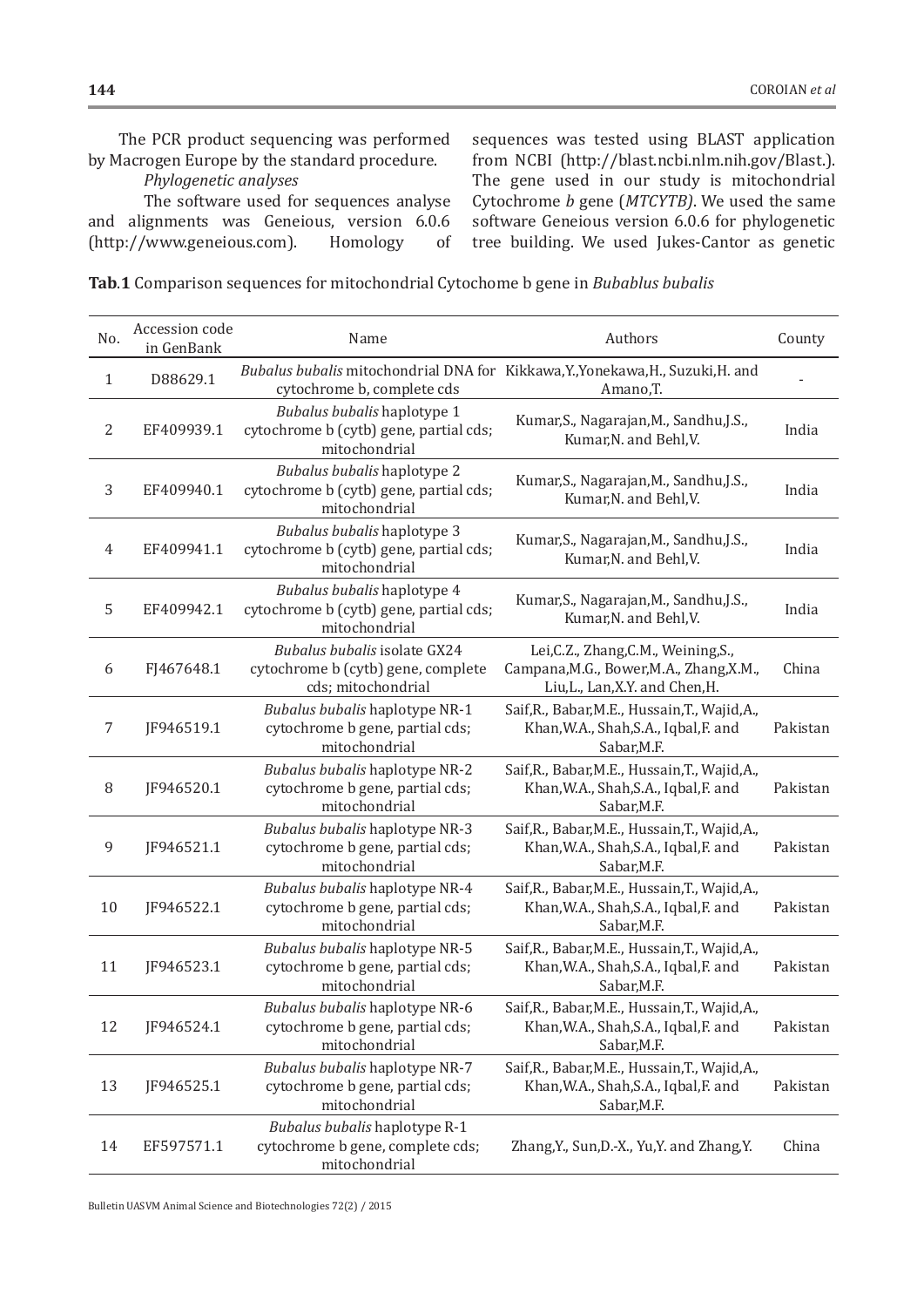distance model, Neighbor-Joining tree built method and 1000 bootstrap replicates as resampling method. We computed Phylogeny Reconstruction using Minimum Evolution method as statistical analysis and Maximum Composite Likelihood as model, based on Close-Neighbor-Interchange (CNI) heuristic method as tree inference option in MEGA6 (Molecular Evolutionary Genetics Analysis) by Tamura *et al.* (2013).

For the comparison populations, we used 14 sequences (Table 1) of the same *MTCYTB* from GenBank used for similar studies. These sequences were from buffalo populations from Pakistan, India and China.

*Bos taurus* sequence (NC\_006853) was used as an outgroup. Bayesian phylogenetic tree was constructed by MrBayes (Ronquist and Huelsenbeck, 2003) using the General Time Reversible (GTR) model with invariant site plus ten gamma categories. The Markov chain Monte Carlo (MCMC) chains were run for 100,000 and 1,000,000 cycles. The tree construction was repeated three times.

## **RESULTS AND DISCUSSION**

We have identified 5 new haplotypes in Romanian buffalo population (9.61%). These have been uploaded in GenBank and named as Romanian Buffalo Breed from 1 to 5. Accession numbers were: Romanian Buffalo Breed 1 (RBB1), GenBank accession number: JQ241279; Romanian Buffalo Breed 2 (RBB2) GenBank accession number: JQ241280; Romanian Buffalo Breed 3 (RBB3) GenBank accession number: JQ241281; Romanian Buffalo Breed 4 (RBB4) GenBank accession number: JQ241282; Romanian Buffalo Breed 5 (RBB5) GenBank accession number: JQ241283. The rest of the samples were identical with haplotype 2 (EF409940.1) in percent of 36.54% and haplotype 3 (EF409941.1) respectively in percent of 53.85%.

General Time Reversible (GTR) model and posterior output has generated a Bayesian computation tree in which the newly described haplotypes from Romanian buffalo population appear more closely related with the comparison



**Fig. 1**. Bayesian computation tree using General Time Reversible (GTR) model and 100,000 chain length. In total 52 samples of Romanian origin and 14 samples as comparison populations from India, Pakistan and China were used. The outgroup belonged to *Bos taurus*.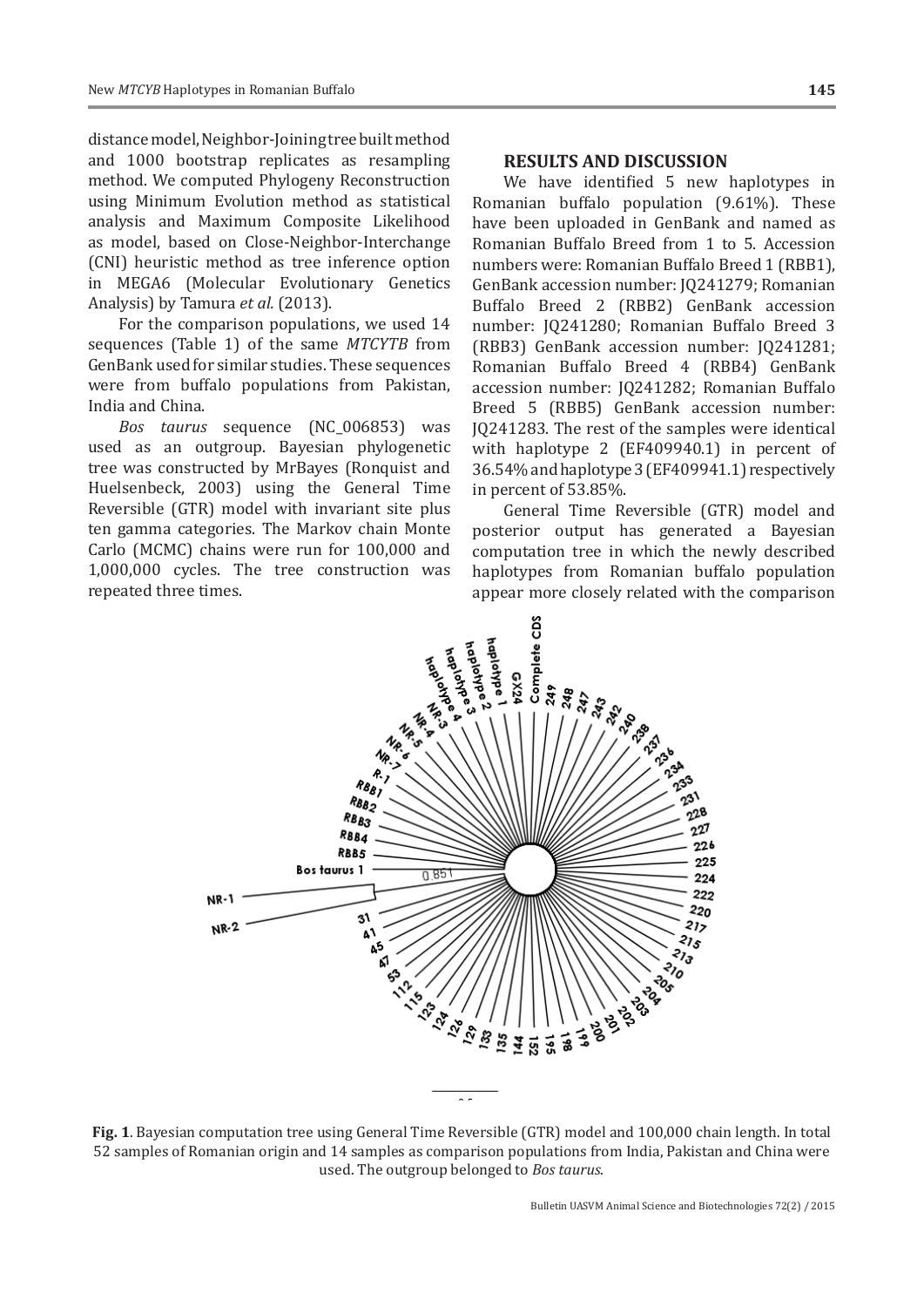sequence (*Bos taurus*) than any other sample (*Figure 1*). With the exception of two samples of Nili-Ravi breed from Pakistan which emerged from the others with a probability of 0.851, the entire data set appeared as homogeneous. When the MCMC chains were run for 1,000,000 cycles, the same pattern persisted with the only exception that four samples emerged separately: the same two samples of Nili-Ravi and one sample from India and one from China, the last ones with a posterior probability of 0.563.

Neighbor-joining tree model and Tamura-Nei Genetic distance model with 1,000 bootstrap replicates grouped the data set into two major clades (*Figure 2*). The Romanian buffalo population grouped with 4 comparison samples, three of those from India and one from China. Once again, three of the newly described RBB haplotypes were more closely related with the outgroup sample.

One possible explanation here would be that some of the rare haplotypes, from Romanian buffaloes, belong to some common ancestors for the other populations. In spite of the generally accepted theory that domestication and migration of water buffaloes started from Southern Asia, it is not excluded that some of the maternal inherited populations simply disappeared from the original populations and survived in various other areas, which is the case of the Romanian buffaloes. Surely the possibility is not excluded that these haplotypes, if any, may not have been collected from the original populations due to a relatively small number of samples analysed to date. Another observation assumes that natural selection in the past one and a half millennia may have favoured some of the best adapted haplotypes in the Southern Carpathians climate, which is, according to our knowledge, the coldest reported region within the range of distribution of the species. We do not know how the buffalo livestock evolved on these territories, but they surely seemed to be well adapted, in spite of the colder and longer winters



**Fig. 2***.* Neighbor-Joining tree based on 1000 bootstrap replicates. In total 52 samples of Romanian origin and 14 samples as comparison populations from India, Pakistan and China were used. The outgroup belonged to *Bos taurus*.